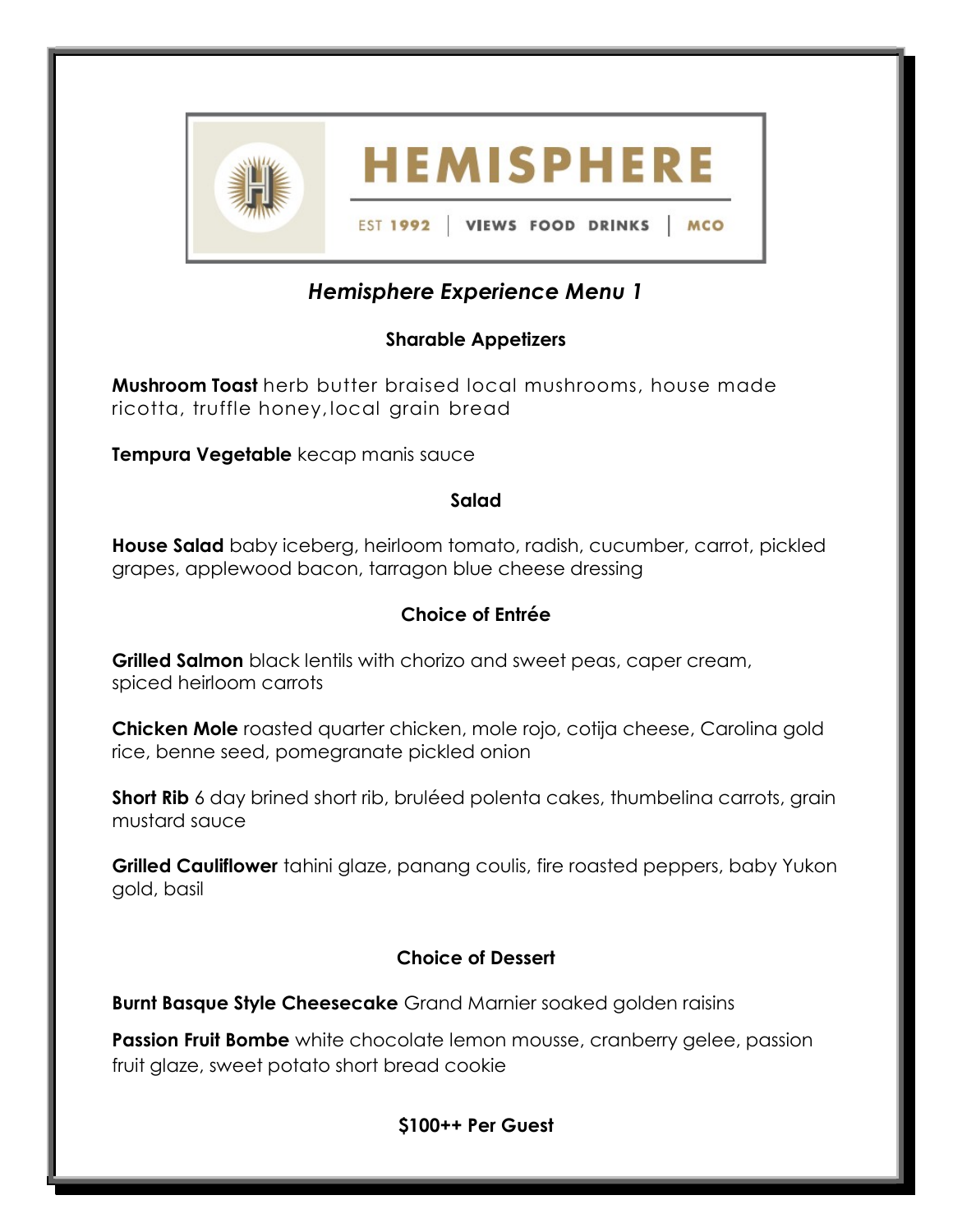

# Hemisphere Experience Menu 2

## Sharable Appetizers

Tempura Vegetable kecap manis sauce

Burrata Mozzarella seasonal fruit, hazelnut crumble, endive, buttery brioche, local honey, mustard seeds

Kalbi Short Rib Slider daikon & carrot pickle, steamed bao bun

#### Choice of Salad

Chipotle Caesar romaine hearts, manchego, corn salsa, smoked almonds

House Salad baby iceberg, heirloom tomato, radish, cucumber, carrot, pickled grapes, applewood bacon, tarragon blue cheese dressing

## Choice of Entrée

**Catch of the Day** mushroom risotto, beurre blanc, charred asparagus, mushroom chip, marcona almond, olive & currant chutney

Chicken Mole roasted quarter chicken, mole rojo, cotija cheese, Carolina gold rice, benne seed, pomegranate pickled onion

Picanha Steak Brazilian cut steak, Santa Maria rub, salsa verte, sweet potato feijoada

Grilled Cauliflower tahini glaze, panang coulis, fire roasted peppers, baby Yukon gold, basil

#### Choice of Dessert

**Dark Chocolate Tower** Devil's food cake, dark chocolate mousse, black berry gelee, cashew crumble with blueberry ice cream

Passion Fruit Bombe white chocolate lemon mousse, cranberry gelee, passion fruit glaze, sweet potato short bread cookie

#### \$115++ Per Guest